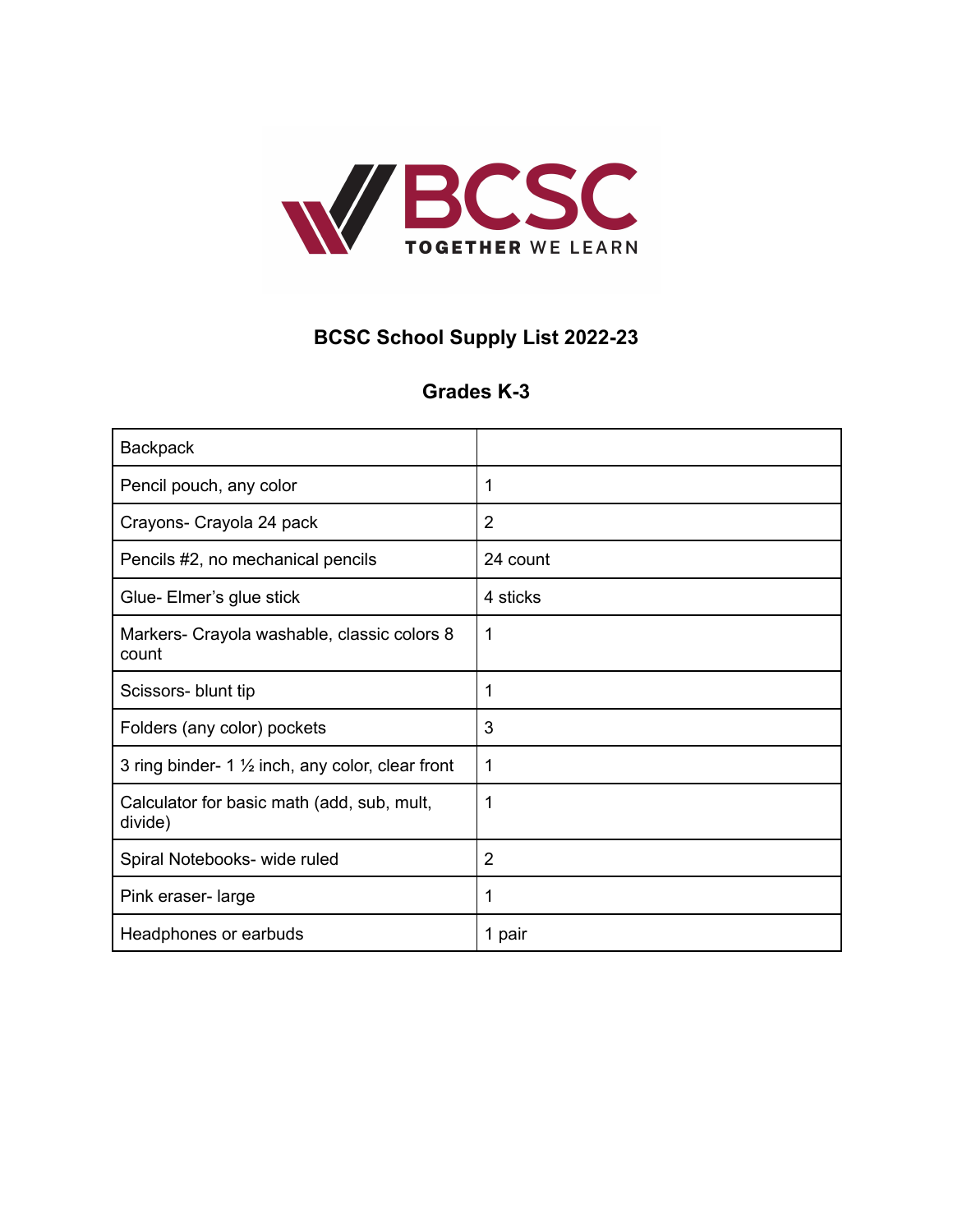

## **Grades 4-6**

| <b>Backpack</b>                                                     |                |
|---------------------------------------------------------------------|----------------|
| Pencil pouch, any color                                             | $\mathbf 1$    |
| Crayons- Crayola 24 pack                                            | $\mathbf{1}$   |
| Pencils #2, no mechanical pencils                                   | 24 count       |
| Highlighters, 2 colors                                              | $\overline{2}$ |
| Glue- Elmer's glue stick                                            | 4 sticks       |
| Markers- Crayola washable, classic colors 8<br>count                | 1              |
| Scissors- pointed tip                                               | $\mathbf 1$    |
| Folders (any color) pockets                                         | 3              |
| 3 ring binder- $1\frac{1}{2}$ inch, any color, clear front          | 1              |
| Calculator for basic math (add, sub, mult,<br>divide)               | 1              |
| Ruler-12 inches, centimeters, and inches<br>included, no metal edge | 1              |
| Protractor- 6 inch                                                  | $\mathbf 1$    |
| Compass-plastic                                                     | $\mathbf{1}$   |
| Spiral Notebooks- wide ruled                                        | $\overline{2}$ |
| Pink eraser-large                                                   | $\mathbf 1$    |
| Headphones or earbuds                                               | 1 pair         |